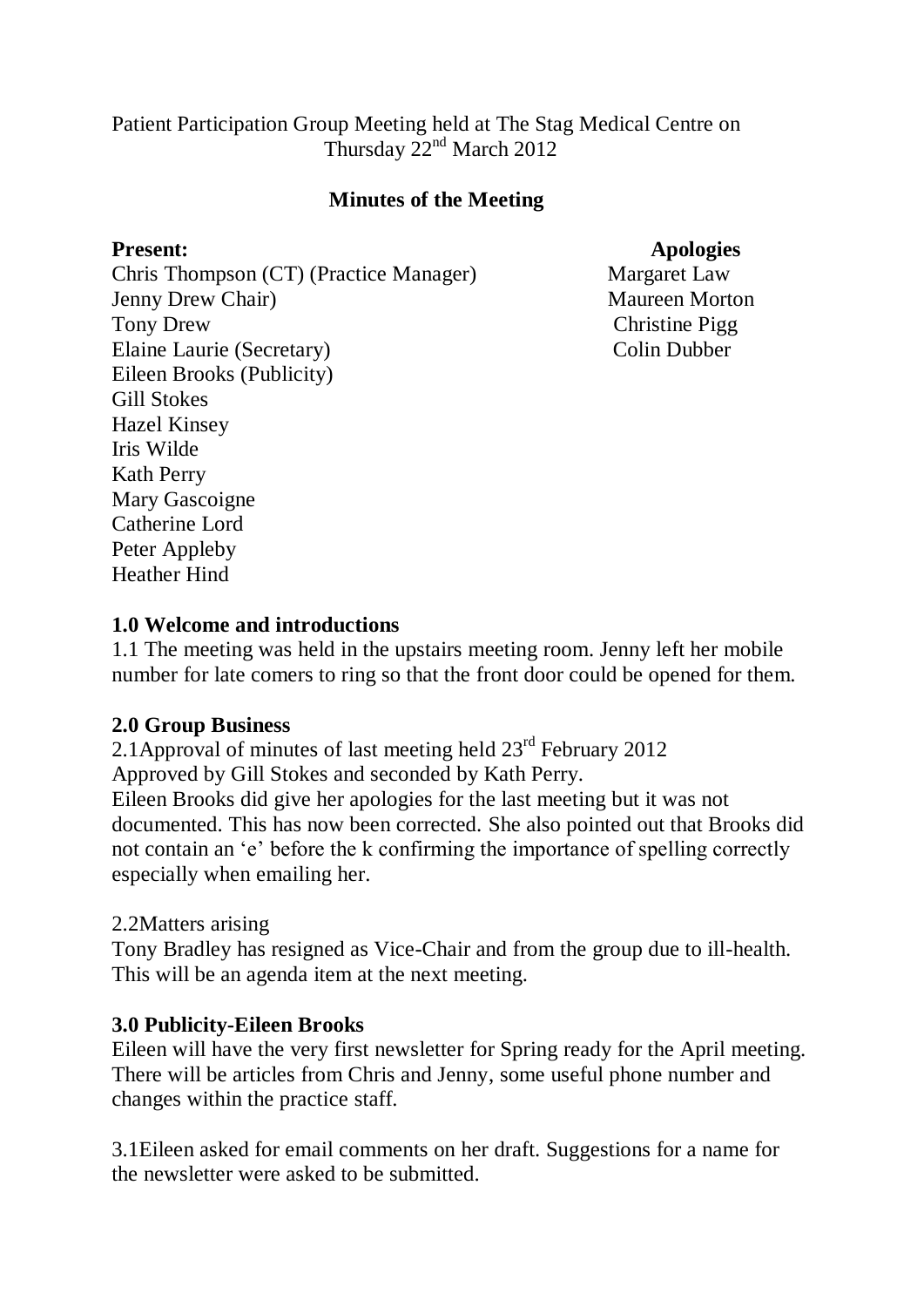3.2 Results of the survey could be added to the Summer newsletter or a special edition could be put together.

# **4.0 Presentation of the GP Practice Survey results-Tony Drew.**

Tony Drew presented the results of the GP Assessment Questionnaire.

4.1The first draft of the Executive Summary of the survey results will be published after Chris and the GP partners approves it. A report will be sent to the PCT s well as uploading to the practice website before  $31<sup>st</sup>$  March 2012. Some of the patients completed the survey on line but most were completed when the surveys were handed out. The first draft of the action plan formulated after collation of the survey results was tabled to the group. This is to be presented to the GP partners by Chris who will feed back at our next meeting.

### **5.0 News from the Practice**

5.1 Chris informed the group that the 0845 number does not generate any money for the practice and is in the process of being changed to 01. There are certain misunderstandings regarding the use of the 0845 number by some of the practice population. It was pointed out by Chris that there were myths that were untrue. Jenny proposed a feature in each newsletter clarifying some of these myths and this could be the first one. Eileen Brooks said she would consider this.

5.2 Funds to the practice received in relation completion of the patient participation DES implementation ends March  $31<sup>st</sup>$  2013. Jenny (chair) questioned weather the PPG would be able to ask the partners to contribute to some equipment, such as high seating like those in the waiting room for each consulting room to improve the patient comfort.

5.3 Chris will inform the group at the April meeting regarding the partners response.

5.4 The PPG formation was initiated by our practice manager Chris to give the patients more say. Doctors will not attend the meetings unless it is necessary to do so or at the request of the PPG.

5.5 Triage has been modified slightly and reception staff is aware of the changes.

5.6 The notice board information seems to be ignored by patients it was suggested how it could be made more attractive. Pupils from Herringthorpe School are in the process of producing art work about exercise on the Olympics which will be displayed in the surgeries. Tony Drew has started preparation for the website update with staff photos and photos of each of the surgeries. He said